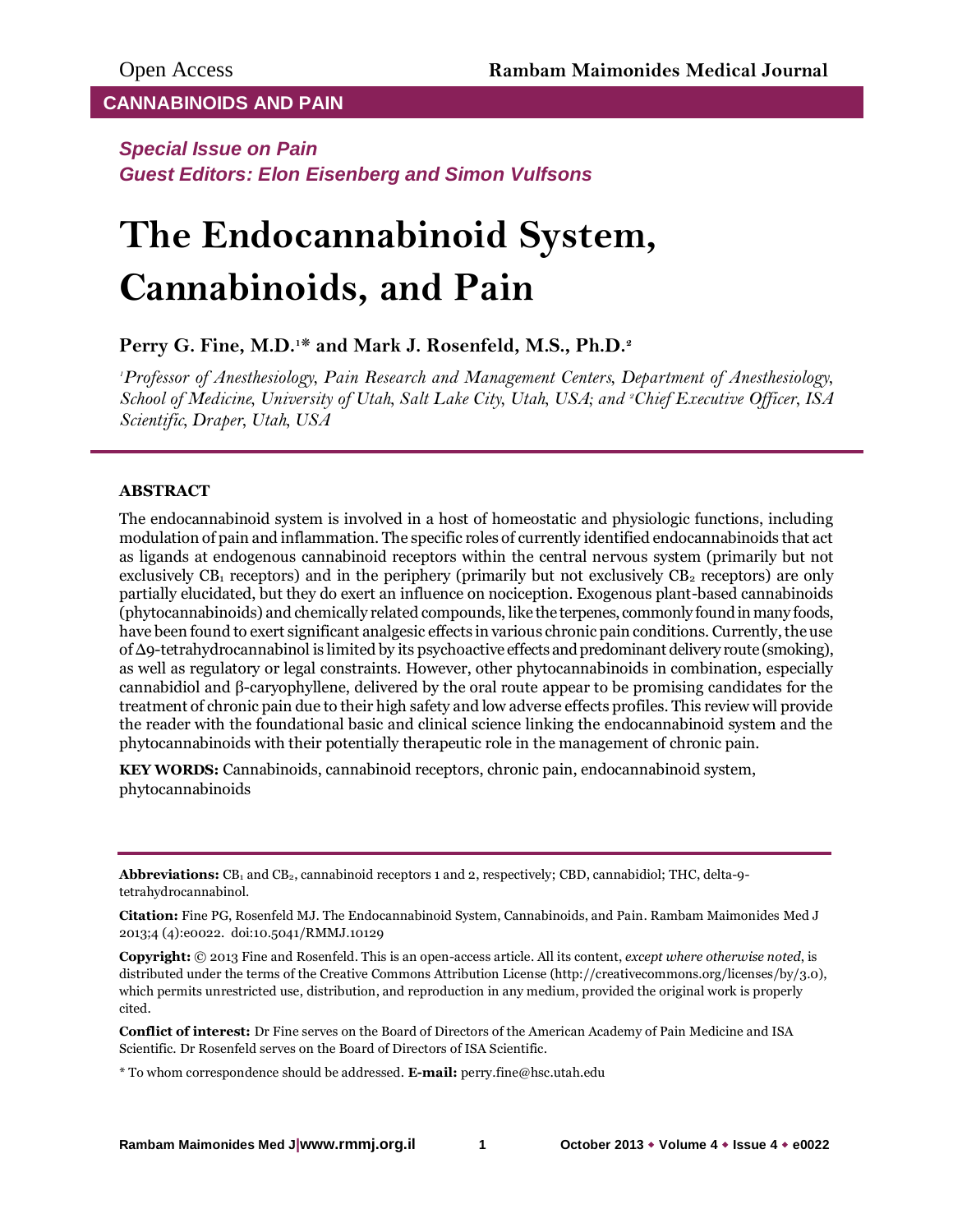Pain is an unpleasant, commonly occurring, and universal human experience; it is also a very complex phenomenon. The experience of pain and the resultant emotional state depends as much or perhaps more on the contextual circumstances (how, when, where, and why) of the pain-inciting event as the intensity of the noxious stimulus. And a seemingly similar pain-producing event may be experienced (and communicated) quite differently from person to person, situation to situation, and among various cultures. The neurophysiology of acute pain due to a brief single noxious event is best understood. The nociceptive components of the peripheral and central nervous systems are highly refined to signal warnings of potential or actual tissue damage; reflex and conscious responses are usually adaptive for self-protection. Fortunately, most occurrences of pain are self-limited, resolving quickly with discontinuation of the noxious stimulus or in tandem with tissue healing or resolution of the insult to somatic or visceral structures.

But pain that continues relentlessly due to ongoing nociceptive stimulation from unresolved disease (nociceptive pain) or pathophysiological changes within the nervous system (neuropathic pain) serves little purpose. In contrast to acute pain, unresolved pain leads to subliminal and conscious reflex responses that are often maladaptive (Figure 1).<sup>1</sup> It imparts a tremendous burden on the pain sufferer's health, social interactions, occupational performance, emotional state, and finances. In turn, chronic pain incurs a significant direct and indirect financial toll on society (Figure 2). In evaluating the prevalence and impact of pain, a recent report by the National Academy of Sciences' Institute of Medicine concluded that pain-related medical services and loss of productivity cost the United States economy close to one trillion US dollars annually when painrelated costs associated with patients in long-term care and within the military are included.<sup>2</sup>

The prevalence of persistent, debilitating pain is increasing, commensurate with advances in trauma care that allow survival after serious injury and medical care that slow disease progression, or transform imminently life-threatening diseases into chronic progressive conditions, or provide a cure but with residual morbidity. Similarly, the growing proportion of older individuals in economically developed and developing nations, and the propensity to develop chronic pain-producing conditions with



**Figure 1. The Vicious Cycle of Pain.**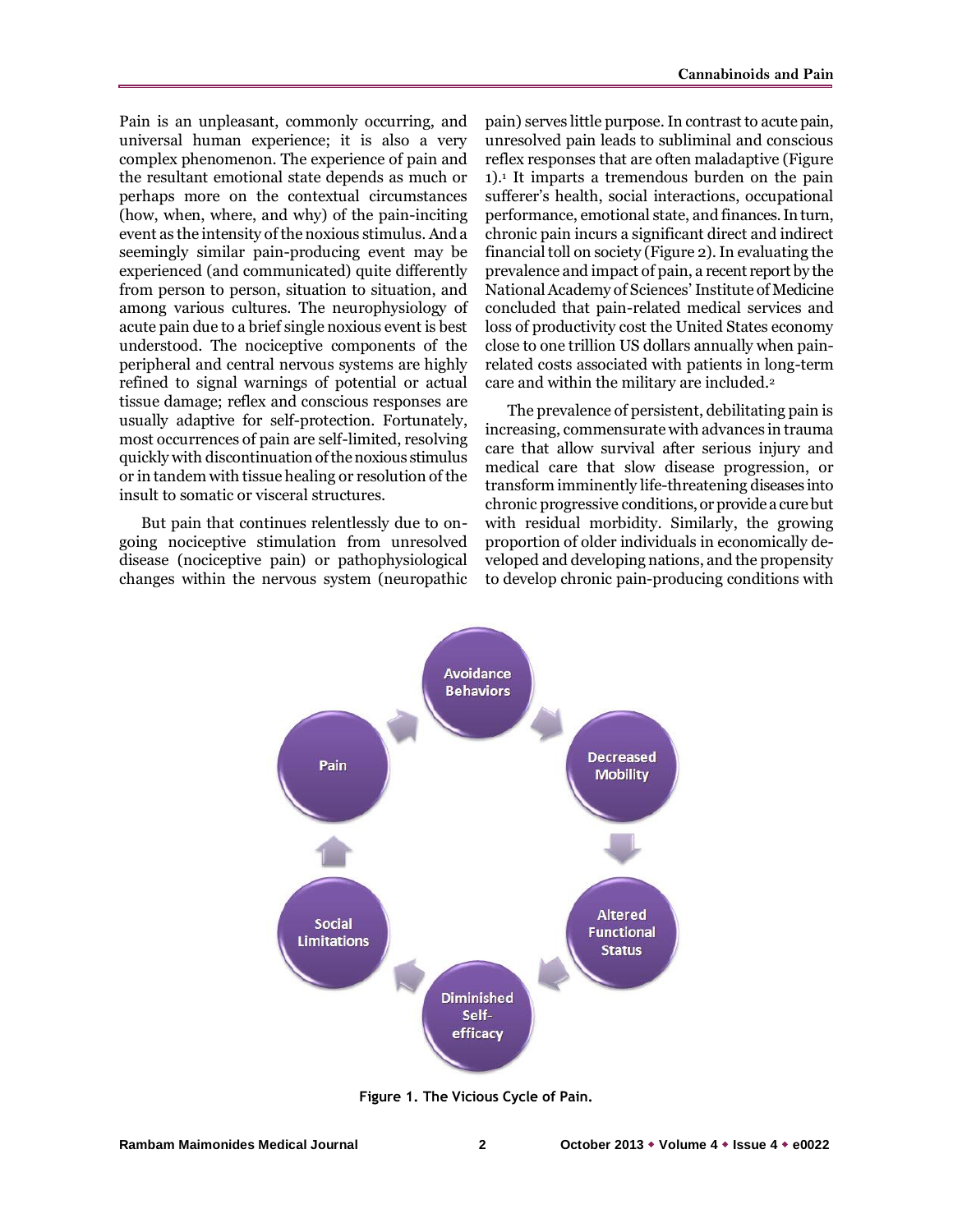advancing age (e.g. osteoarthritis, degenerative spine disease, vasculopathy, diabetes mellitus, and cancer), is leading to a high prevalence of chronic pain worldwide.

Unfortunately, currently available analgesic medications and pain-modulating procedures are severely limited by combinations of low efficacy, excessive toxicity/risk/safety concerns, insufficient access to care, or unbearable cost. In patients with chronic pain, and especially neuropathic pain, "success" is measured in small increments of improvement among limited numbers of patients. In randomized clinical trials of analgesics for neuropathic pain, no more than half of patients experience clinically meaningful pain relief from pharmacotherapy.<sup>3</sup> More effective and universally available means to prevent and treat chronic pain are needed, regardless of the primary or inciting cause. Against this background of extraordinary need, this paper will provide an overview of the developing basic and clinical science of cannabinoid pharmacology, and the potential therapeutic value of cannabinoids for chronic pain management.4,5

The first portion of this article presents a very basic review of the pharmacology of the cannabinoids and endocannabinoid receptor system, drawing both from animal and human models.<sup>6</sup> Although cannabinoids have putative therapeutic



**Figure 2. Consequences of Unresolved Pain.**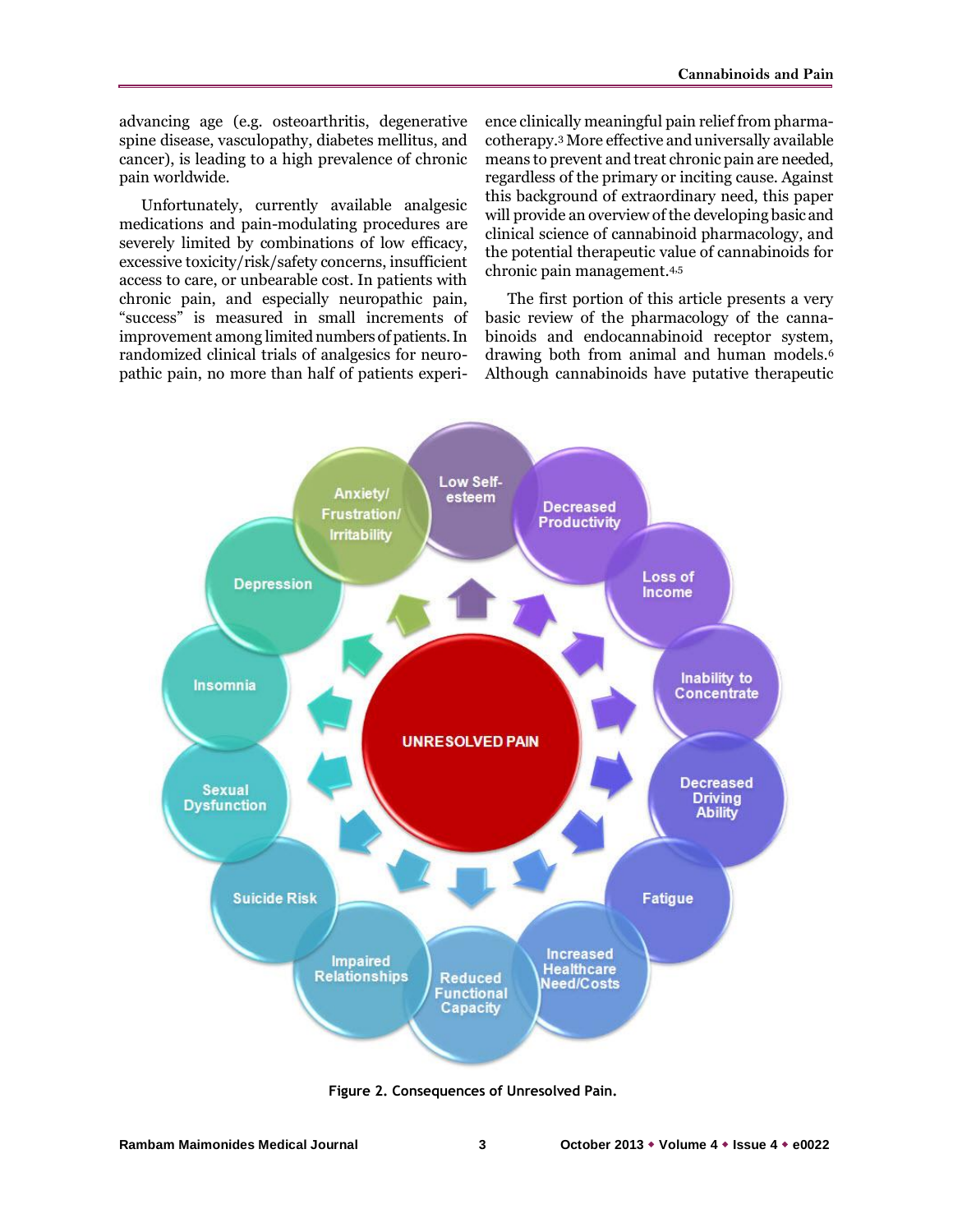effects in a wide variety of clinical conditions, some of which (e.g. diabetes) are associated with chronic painful conditions, the focus herein is on the effect of cannabinoids on pain rather than on other pathophysiological states. This introduction will pave the way to insight and understanding of the potential role of this class of agents in pain control. Other than to understand basic mechanisms and to formulate hypotheses of safety and efficacy, experience has shown us that animal or human experimental pain investigations poorly predict responses to analgesic therapies in "real life" situations. From this perspective, the second part of this review focuses on pain relief in the clinical setting, and only the human experience will be described.

Extensive research and prolonged exposure to cannabinoids both in animals and humans have addressed important questions about safety. Cannabinoids have a very high therapeutic index. In fact, it is virtually unlimited insofar as fatalities have not been reported directly related to the toxicity of any cannabinoid, even with extremely high dosing. However, there are potentially severe cognitive, psychotomimetic, and substance abuse-related adverse effects associated with Δ9-tetrahydrocannabinol (THC) exposure that must be taken seriously, especially in young or cannabis-naïve patients.7–<sup>17</sup>

In medicinal use, these adverse effects may be prevented or mitigated by avoiding THC entirely in favor of other non-psychoactive cannabinoids.18For instance, prolonged exposure to the non-psychoactive phytocannabinoid, cannabidiol (CBD), at doses of 3–4 mg/kg/d, both in human volunteers and those with epilepsy, revealed no adverse effects or evidence of toxicity.<sup>19</sup> However, adequate precaution must be taken when CBD is used in conjunction with many other drugs due to its inhibition of several cytochrome P450 isoenzymes, including CYP1A2, CYP2B6, CYP2C9, CYP2D6, and CYP3A4. This is especially important in the management of chronic pain, since many conventionally used analgesics (opioids and non-opioids) are metabolized via these pathways (most notable CYP2D6 and CYP3A4).<sup>20</sup> Therefore, the key relevant clinical issues for practitioners dealing with populations of patients in pain have to do with questions about effects of specific cannabinoids, their various modes of delivery and absorption, potential indications, and their respective risks and tolerability.<sup>21</sup>

Based on relatively new but limited scientifically based literature, it is now only possible to speculate about mechanisms of action and what the future may hold for phytocannabinoids as effective analgesics across the vast and varied cohorts of people living with chronic pain. With that in mind, this review will proceed with a summary of what is known about different cannabinoid congeners on various types of pain (efficacy and tolerability) and the putative role of commonly available "generally regarded as safe" (GRAS) ingredients that may enhance the effectiveness of certain phytocannabinoids.

#### **CANNABIS AND CANNABINOIDS: PAST TO PRESENT**

Cannabinoid refers to a pharmacological class of about 60 naturally occurring compounds (phytocannabinoids) found in plants of the genus *Cannabis* (i.e. marijuana and hemp) and structurally related synthetic analogues (e.g.  $\Delta$ 3,4-tetrahydrocannabinol and HU-210, which is 100–800 times more potent psychoactively than natural THC22). This classification has been generalized to include a wide range of exogenous and endogenously produced compounds that exhibit similar pharmacodynamic properties as the phytocannabinoids or demonstrate activity at the same receptor binding sites. *Cannabis sativa* has two subspecies, *indica* and *sativa*. A variety of the former, hemp, has industrially and nutritionally useful qualities. Hemp has a very low amount of the psychoactive constituent Δ9-tetrahydrocannabinol (THC) but higher quantities of cannabidiol (CBD) which may offer a range of medicinal benefits without the cognitive effects and abuse potential associated with THC.<sup>23</sup>

*Cannabis* has a long and storied social and medicinal history dating back thousands of years.24,25 Regulations restricting *Cannabis* cultivation and distribution, especially as these pertain to marijuana, have preoccupied governments from China, through India to Europe and Great Britain, and across the Atlantic to the Americas for centuries due to its inherent psychedelic intoxication.<sup>26</sup> The emotional and cognitive effects of *Cannabis* have mostly been sought for recreational or ritualistic purposes, and are commonly derived from smoking dried plant material or its concentrated oily derivative, hashish. Even though hemp has minimal potential psychoactivity, it is nonetheless subjected to the same restrictions as marijuana in many jurisdictions.

Only recently have we gleaned scientific insight into several of the pharmacologically distinct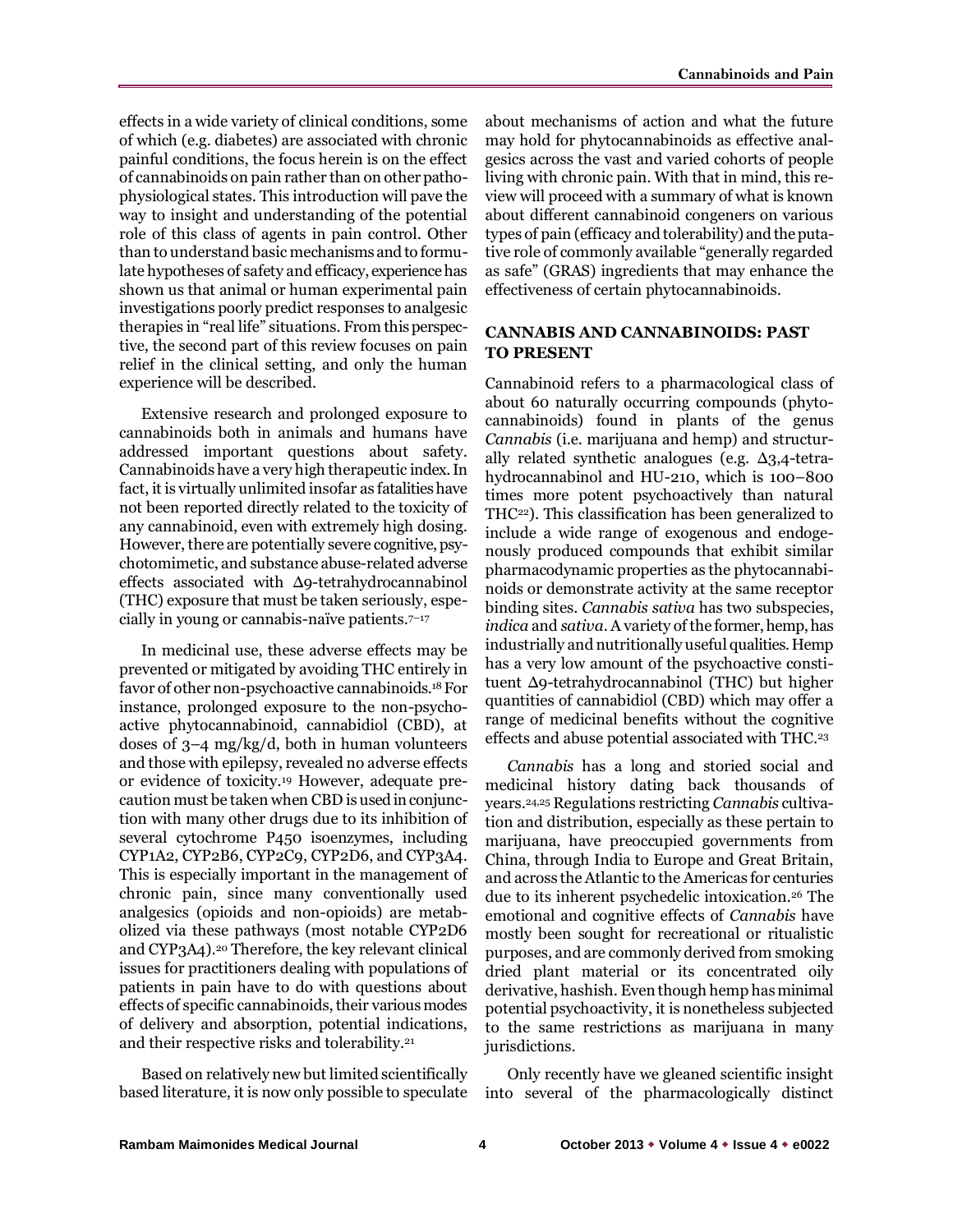cannabinoids and their effects at specific receptors within various animals and humans. In 1997 both the United States National Institutes of Health and the British Medical Association released reports on the potential therapeutic uses of *Cannabis* and cannabinoids. Notwithstanding the momentous breakthrough represented by these reports in support of the potential value of cannabinoids for medical use, the health hazards of smoking coupled with the cognitive-behavioral effects of *Cannabis* have created political and regulatory obstacles worldwide, with regard to evaluating cannabinoids as medicines and mainstream health care professionals' acceptance of *Cannabis* as a legitimate therapeutic agent. Fortunately, as the sciences of drug delivery and cannabinoid pharmacology have progressed in recent years, there are rapidly evolving technologies that will facilitate or enhance the medically indicated use of this pharmacological class of agents while overcoming the barriers imposed by unwanted or harmful psychoactive effects of *Cannabis* and smoking it as the only effective way to obtain adequate blood levels of cannabinoids.<sup>27</sup>

The potential value of the cannabinoids for medicinal purposes arose from the discovery<sup>28</sup> and later cloning of endogenous cannabinoid receptors.<sup>29,30</sup> The two major receptor types,  $CB_1$  (mostly in the central nervous system) and  $CB<sub>2</sub>$  (mostly in peripheral tissues), are differentiated by their physiological actions and locations within the body. These are members of the seven transmembrane Gprotein coupled receptor superfamily which comprise the binding sites for almost half of all contemporary drugs.<sup>31</sup>

### **THE ENDOCANNABINOID SYSTEM: RECEPTORS AND ENDOGENOUS RECEPTOR LIGANDS**

The endogenous cannabinoid system has been described as "an ancient lipid signaling network which in mammals modulates neuronal functions, inflammatory processes, and is involved in the etiology of certain human lifestyle diseases, such as Crohn's disease, atherosclerosis and osteoarthritis. The system is able to downregulate stress-related signals that lead to chronic inflammation and certain types of pain, but it is also involved in causing inflammation-associated symptoms, depending on the physiological context."<sup>32</sup>

### **CB<sup>1</sup> Receptors**

The  $CB_1$  receptor has been cloned from humans.<sup>33</sup> Activation of  $CB_1$  receptors leads to dose-dependent and stereo-selective inhibition of adenylate cyclase activity, thus affecting memory, perception, and movement. The  $CB_1$  receptor appears to be responsible for the mood-enhancing effects of *Cannabis* as well as negative, dysphoria-inducing, and frank psychotomimetic effects in susceptible individuals.

 $CB_1$  receptor distribution has been well characterized in the human brain.<sup>34</sup> The receptors are expressed in high abundance in the hippocampus and associational cortical regions, the cerebellum, and the basal ganglia. This widespread distribution in the brain matches well with the known pharmacodynamic effects of cannabinoids. In contrast, binding is sparse or absent from the brain stem, medulla, and thalamus. The paucity of  $CB_1$  receptors in these areas helps explain the absence of life-threatening effects on vital physiological functions associated with extremely high doses of cannabinoids.

Besides the brain, the  $CB_1$  receptor occurs in the testis, and presynaptically on sympathetic nerve terminals. $35 \text{ CB}_1$  receptor mRNA has been identified in the adrenal gland, heart, lung, prostrate, bone marrow, thymus, and tonsils.36,37

### **CB<sup>2</sup> Receptors**

Although  $CB_1$  and  $CB_2$  receptors share considerable structural similarities, their distribution and activity diverge. Among other actions, including pain modulation,  $CB<sub>2</sub>$  receptors are thought to serve an important role in immune function and inflammation.<sup>38</sup> There is ample evidence that  $CB<sub>2</sub>$  receptor activation reduces nociception in a variety of preclinical models, including those involving tactile and thermal allodynia, mechanical and thermal hyperalgesia, and writhing.<sup>39</sup> With regard to their role in modulating neuropathic pain, the presence of  $CB<sub>2</sub>$  receptors on microglia within the nervous system may explain the putative benefits of cannabinoids in reducing cytokine-mediated neuroinflammation.

 $CB<sub>1</sub>$  and  $CB<sub>2</sub>$  receptors inhibit adenylate cyclase via interactions at the G-protein complex. However, their activation and consequent inhibition of various ion channels differs.<sup>40</sup> The key point is that differential binding of  $CB_1$  or  $CB_2$  receptors, either separately or in combination by their respective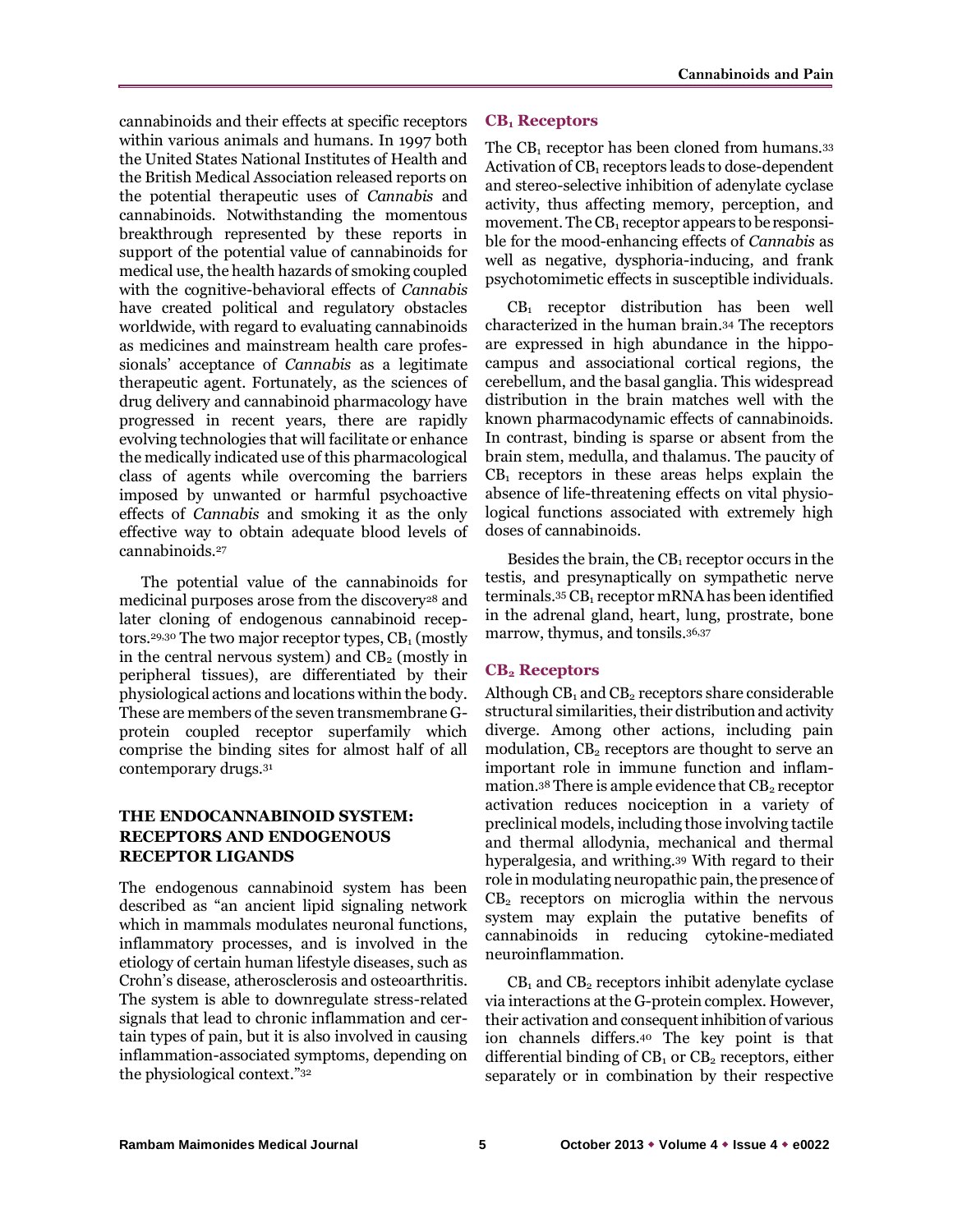endogenous or exogenous ligands, leads to varied physiological effects (Table 1), mediated via several neurotransmitters, including acetylcholine, glutamate, and dopamine.

### **ENDOGENOUS CANNABINOIDS AND NOCICEPTION**

The first compound to be identified as an endogenous cannabinoid receptor ligand was given the name anandamide, after the Sanskrit word for "bliss." Anandamide (Figure 3) bears no chemical resemblance to the aromatic phytocannabinoids such as THC and CBD, but rather is an arachidonic acid derivative.<sup>41</sup> Several other endogenously generated moieties have been identified that bind to cannabinoid receptors (collectively known as endocannabinoids), but their roles in homeostatic functions and in disease states remain poorly defined. The physiologic role of anandamide continues to be actively explored, having been identified in central and peripheral tissues of man.<sup>42</sup>

It appears that the endocannabinoid system is intimately involved in tissue healing in the face of inflammatory conditions, correlating clinically with prevention and treatment of inflammation-mediated pain.<sup>43</sup> With regard to potential pain-modulating activity, anandamide has been shown to be a full agonist at vanilloid (TRPV<sub>1</sub>) receptors and may play

**Table 1. Physiological Actions Mediated by Activation or Inhibition of Cannabinoid Receptors.**

#### Physiological Actions

- 1. Antinociception
- 2. Cognition and memory
- 3. Locomotor activity
- 4. Endocrine functions
- 5. Temperature control and heart rate
- 6. Nausea and vomiting
- 7. Intraocular pressure
- 8. Inflammation
- 9. Immune recognition and antitumor effects

a modulating role at other transient receptor potential (TRP) receptor types.<sup>44</sup> Anandamide is reported to produce effects similar to THC at  $CB<sub>1</sub>$ receptors, via G-protein coupled inhibition of adenylate cyclase. These effects include antinociception, hypomotility, and reduced memory.<sup>45</sup>

However, there appear to be distinct differences between anandamide and other cannabinoids with respect to their antinociceptive properties and other physiological effects which vary as a function of



**Figure 3. Chemical Structures of Anandamide, Δ9-Tetrahydrocannabinol, and Cannabidiol.**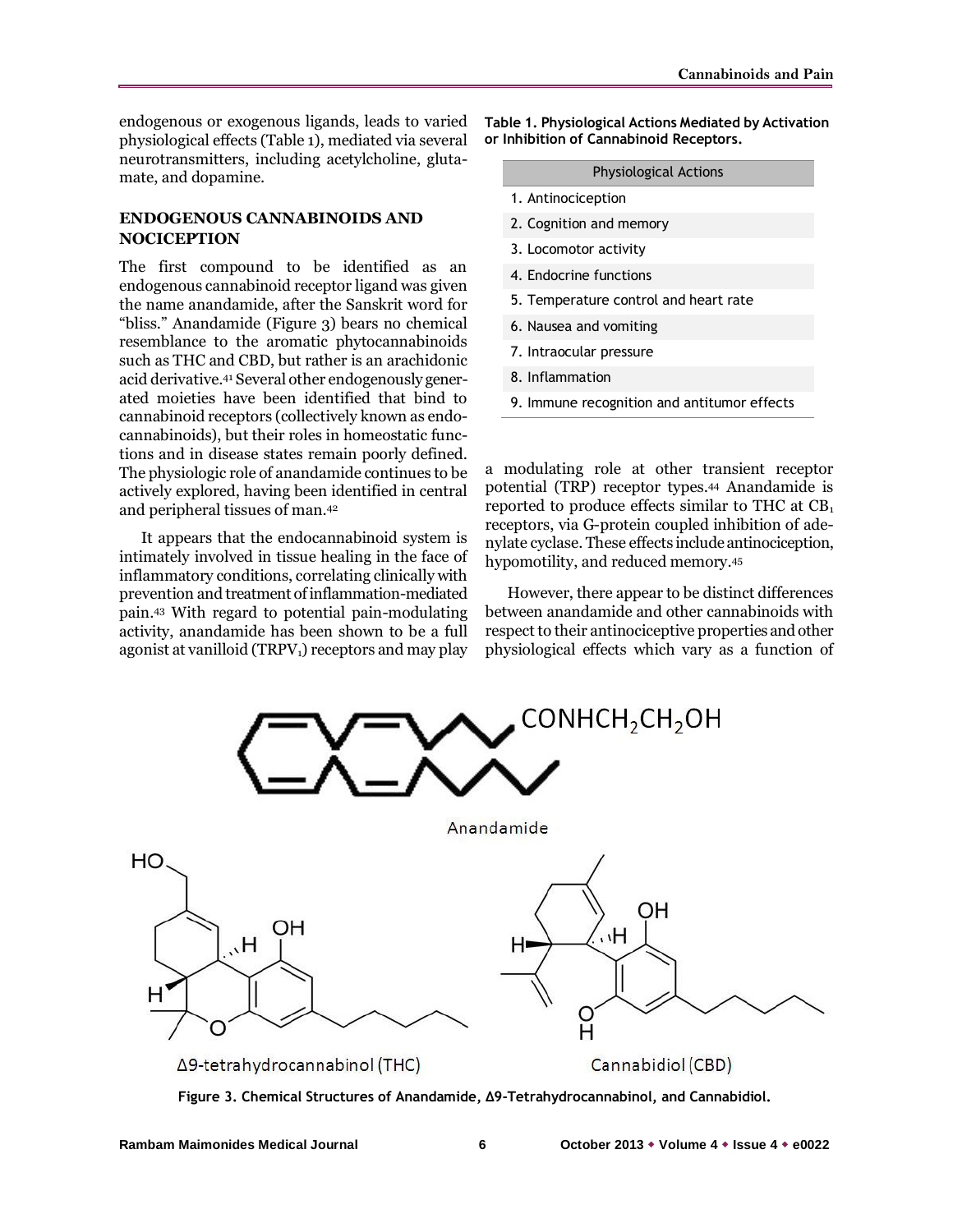route of administration. It is not known whether anandamide acts at the same sites as phytocannabinoids to produce antinociception. The behavioral effects of THC and anandamide after administration suggest that they act, at least in part, in the brain and/or spinal cord. These studies suggest that anandamide is less potent and has a shorter duration of action than THC.<sup>46</sup>

Studies have demonstrated that antinociceptive effects of cannabinoids are mediated through mechanisms distinct from those responsible for other behavioral effects. For instance, THC has additive analgesic efficacy with kappa opioid receptor agonists. This effect is blocked by kappa antagonism, but opioid receptor antagonism does not alter the psychoactive effects of THC.<sup>47</sup> Investigations into the endogenous cannabinoids and their effector sites (including  $CB_1$  and  $CB_2$  along with other noncannabinoid receptors) have exploded in recent years, and insights reveal this area of pharmacology to be highly complex and dynamic. For instance, there is mounting evidence that endogenous and exogenous cannabinoids exert some influence on opioid,  $5HT_3$ , and N-methyl-d-aspartate receptors. These interactions suggest a role for endocannabinoids in homeostatic pain modulation (antinociception), thus their use as exogenous agents in pain management.<sup>48</sup>

Most recently, Thiago et al.<sup>49</sup> provided evidence that the cannabinoid agonists anandamide and Npalmitoyl-ethanolamine (PEA) induce peripheral antinociception activating  $CB_1$  and  $CB_2$  receptors, respectively, stimulating the endogenous noradrenergic pathway which in turn activates peripheral adrenoreceptors, inducing antinociception. Other studies have demonstrated the expression of functional CB<sup>2</sup> receptors in areas of human dorsal root ganglion (DRG) sensory neurons.  $CB<sub>2</sub>$  receptor expression also has been demonstrated in the spinal cord as well as in other brain regions particularly relevant for nociceptive integration.50–<sup>52</sup>

These findings implicate  $CB<sub>2</sub>$  receptors in the analgesic effects produced by  $CB<sub>2</sub>$  agonists.<sup>53,54</sup> Other evidence for the involvement of the endocannabinoid system in peripherally mediated pain control includes the finding that  $CB<sub>2</sub>$  receptor agonists can evoke analgesia by triggering the release of beta-endorphin in response to the stimulation of CB<sub>2</sub> receptors expressed in human keratinocytes.<sup>55</sup> Many other studies have linked cannabinoid and opioid effects through primary receptor interactivity

as well as downstream second messenger effects. From a clinical standpoint, this may provide an opportunity for therapeutic synergy.<sup>56</sup>

The role of  $CB<sub>2</sub>$  receptors in antinociception has been demonstrated in inflammatory and neuropathic pain models. Investigations involving carrageenan-induced inflammatory pain in rodents demonstrate that activation of  $CB_2$  receptors by  $CB_2$ selective agonists suppresses neuronal activity in the dorsal horn via reduction in C-fiber activity and wind-up involving wide dynamic range (WDR) neurons.57,58 The involvement of cannabinoid receptors in modulating pain has been supported further by findings that there are increases in peripheral CB<sub>2</sub> receptor protein or mRNA in inflamed tissues and in the dorsal root ganglion in neuropathic states.59–<sup>61</sup> Data from studies investigating viscerally induced pain due to colorectal distension indicate that peripheral  $CB_1$  receptors mediate the analgesic effects of cannabinoids on visceral pain from the gastrointestinal tract.<sup>62</sup>

It may now be concluded that cannabinoids play a role in endogenous (homeostatic) modulation of nociception, and that exogenous cannabinoids potentially offer some degree of analgesia in various pain states.<sup>63</sup> With this foundation to build upon, the proceeding section will explore the role of cannabinoids in clinical pain relief in humans. Much has been learned since a decade ago when there was significant doubt about translating research findings linking cannabinoids to antinociception from "bench to bedside."<sup>64</sup> There are now methodically sound studies that may lead to important therapeutic advances for people living with pain.

#### **CANNABINOIDS AND THE MANAGEMENT OF PAIN**

Evidence continues to accumulate suggesting that cannabinoids can impact normal inhibitory pathways and pathophysiological processes influencing nociception in humans.59,65 When cannabinoids do have an analgesic effect, it is more likely to occur in hyperalgesic and inflammatory states.<sup>66</sup> Clinical trials lasting from days to months, involving more than 1,000 patients, have shown efficacy in different categories of chronic pain conditions (Table 2), but the vast majority of controlled trials have involved patients with chronic neuropathic pain.67–<sup>78</sup>

When cannabinoids lead to a reported reduction in pain, it remains unclear where the effects are triggered, or which aspect of the pain experience is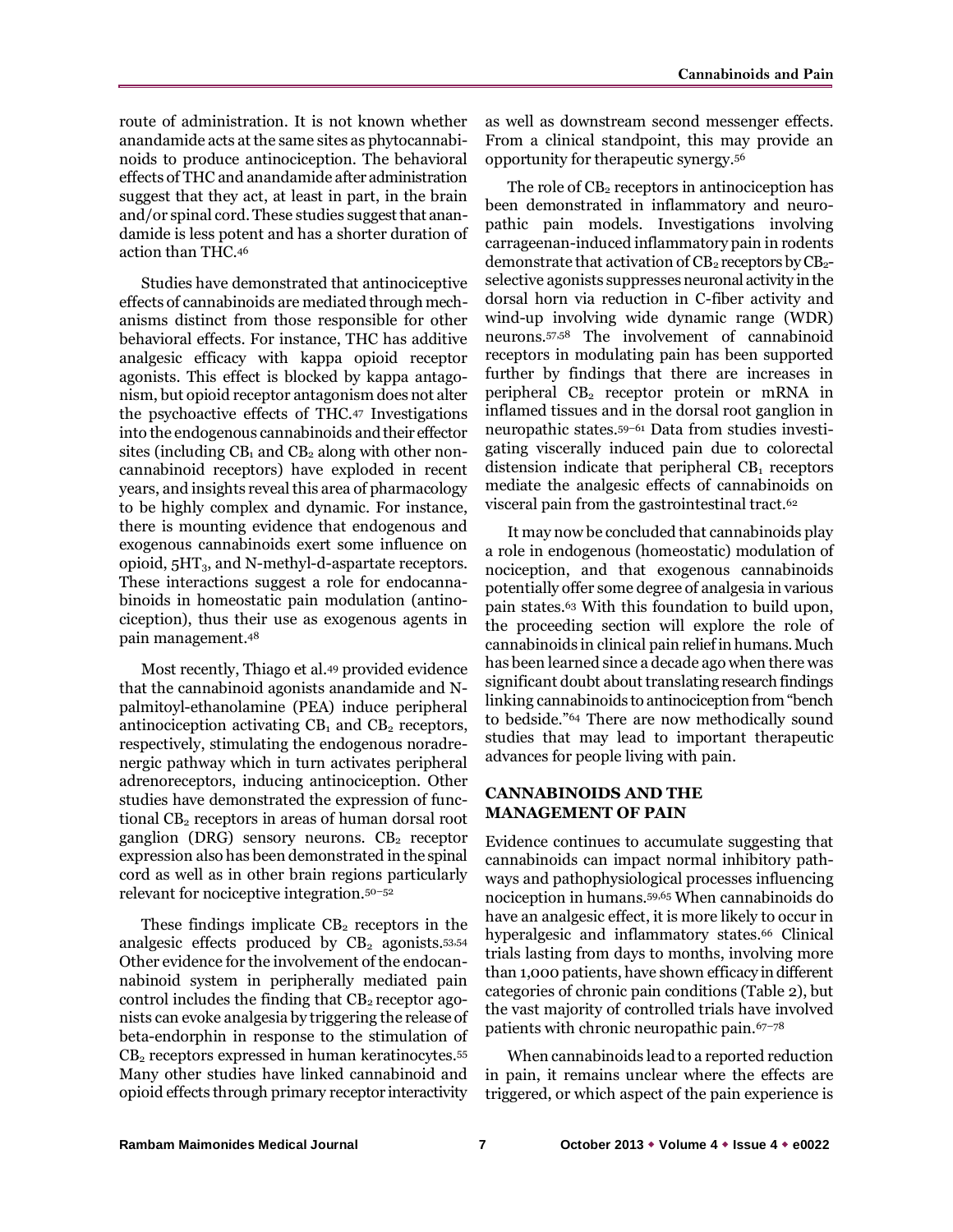| Type of Pain and<br>(if described)<br>Condition | Number of<br>Subjects                         | Cannabinoid Type,<br>Preparation                                | Dosage and Route                                           | Treatment<br>Duration                                       | Study Design          | Results                                                                                                                  | #<br>Reference<br>Author,      |
|-------------------------------------------------|-----------------------------------------------|-----------------------------------------------------------------|------------------------------------------------------------|-------------------------------------------------------------|-----------------------|--------------------------------------------------------------------------------------------------------------------------|--------------------------------|
| <b>NEUROPATHIC PAIN</b>                         |                                               |                                                                 |                                                            |                                                             |                       |                                                                                                                          |                                |
| HIV                                             | 50                                            | Marijuana                                                       | 3.56% THC, smoked 3                                        | 5d                                                          | RCT                   | Significant pain reduction in<br>active treatment group                                                                  | Abrams et al. <sup>67</sup>    |
| Chronic NP pain                                 | 34                                            | THC+CBD1:1                                                      | Oral mucosal, variable<br>dose                             | 12 wks                                                      | RCT                   | Positive pain relief (not<br>otherwise specified)                                                                        | Notcutt et al. <sup>68</sup>   |
| Chronic NP pain                                 | $\overline{21}$                               | CT-3 (THC analogue)                                             | Oral, 20 mg bid $\times$ 4d,<br>then 40 mg bid $\times$ 3d | $\overline{7d}$                                             | RCT cross-over        | hyperalgesia, allodynia, and<br>VAS pain intensity scores<br>Significant decrease in                                     | Karst et al. <sup>69</sup>     |
| Multiple sclerosis                              | 630                                           | THC cannabis extract                                            | Oral, variable dose                                        | wks continuation<br>15 wks, with 52                         | RCT                   | clinically meaningful sense of<br>reduction in pain scores and<br>Statistically significant<br>improvement               | Zajicek et al. <sup>70</sup>   |
| Multiple sclerosis                              | 24                                            | Dronabinol                                                      | Oral, 10 mg                                                | 3 wks                                                       | RCT cross-over        | Significant pain reduction with<br>active treatment                                                                      | Svendsen et al. <sup>71</sup>  |
| Multiple sclerosis                              | 137                                           | THC+CBD 1:1 (Sativex <sup>TM</sup> )                            | Oral mucosal, variable<br>dose                             | 10 wks controlled<br>52 wks open label<br>trial followed by | RCT and open<br>label | Significant pain reduction with<br>active treatment; continued<br>pain relief in about half of<br>long-term use patients | Wade et al. <sup>72</sup>      |
| Multiple sclerosis                              | 66                                            | THC+CBD 1:1 (Sativex <sup>TM</sup> )                            | Oral mucosal, variable<br>dose                             | 4 wks                                                       | RCT                   | Significant pain reduction with<br>active treatment                                                                      | Rog et al. <sup>73</sup>       |
| Chronic NP pain<br>conditions                   | $MS-18; BPI-1$<br>$SCI-4; PLP-1$<br>24 total: | THC+CBD1:1                                                      | Oral mucosal, variable<br>dose                             | 2 wks                                                       | RCT cross-over        | Significant pain reduction with<br>active treatment                                                                      | Wade et al. <sup>74</sup>      |
| Brachial plexus<br>injury                       | 48                                            | THC+CBD 1:1 (Sativex <sup>TM</sup> )<br>vs THC vs placebo spray | Oral mucosal, variable<br>dose                             | $3 \times 2$ -week<br>treatment<br>periods                  | RCT cross-over        | Significant pain reduction with<br>both active treatments                                                                | Berman et al. <sup>75</sup>    |
| Peripheral NP pain                              | 125                                           | THC+CBD 1:1 (Sativex <sup>TM</sup> )                            | Oral mucosal, variable<br>dose                             | 52 wks extension<br>5 wks controlled<br>trial followed by   | RCT                   | Significant pain reduction with<br>active treatment                                                                      | Nurmikko et al. <sup>76</sup>  |
| <b>INFLAMMATORY PAIN</b>                        |                                               |                                                                 |                                                            |                                                             |                       |                                                                                                                          |                                |
| Rheumatoid<br>arthritis                         | 58                                            | THC+CBD 1:1 (Sativex <sup>TM</sup> )                            | Oral mucosal, variable<br>dose                             | 5 wks                                                       | RCT                   | active treatment group both at<br>Significant pain reduction in<br>rest and with movement                                | Blake et al. <sup>77</sup>     |
| Acute pancreatitis                              | Not specified                                 | HU-210 (synthetic CB,<br>and CB <sub>2</sub> agonist)           | Oral                                                       | Not specified                                               | Not specified         | Significant pain reduction                                                                                               | Michalski et al. <sup>78</sup> |

**Rambam Maimonides Medical Journal 8 October 2013 Volume 4 Issue 4 e0022**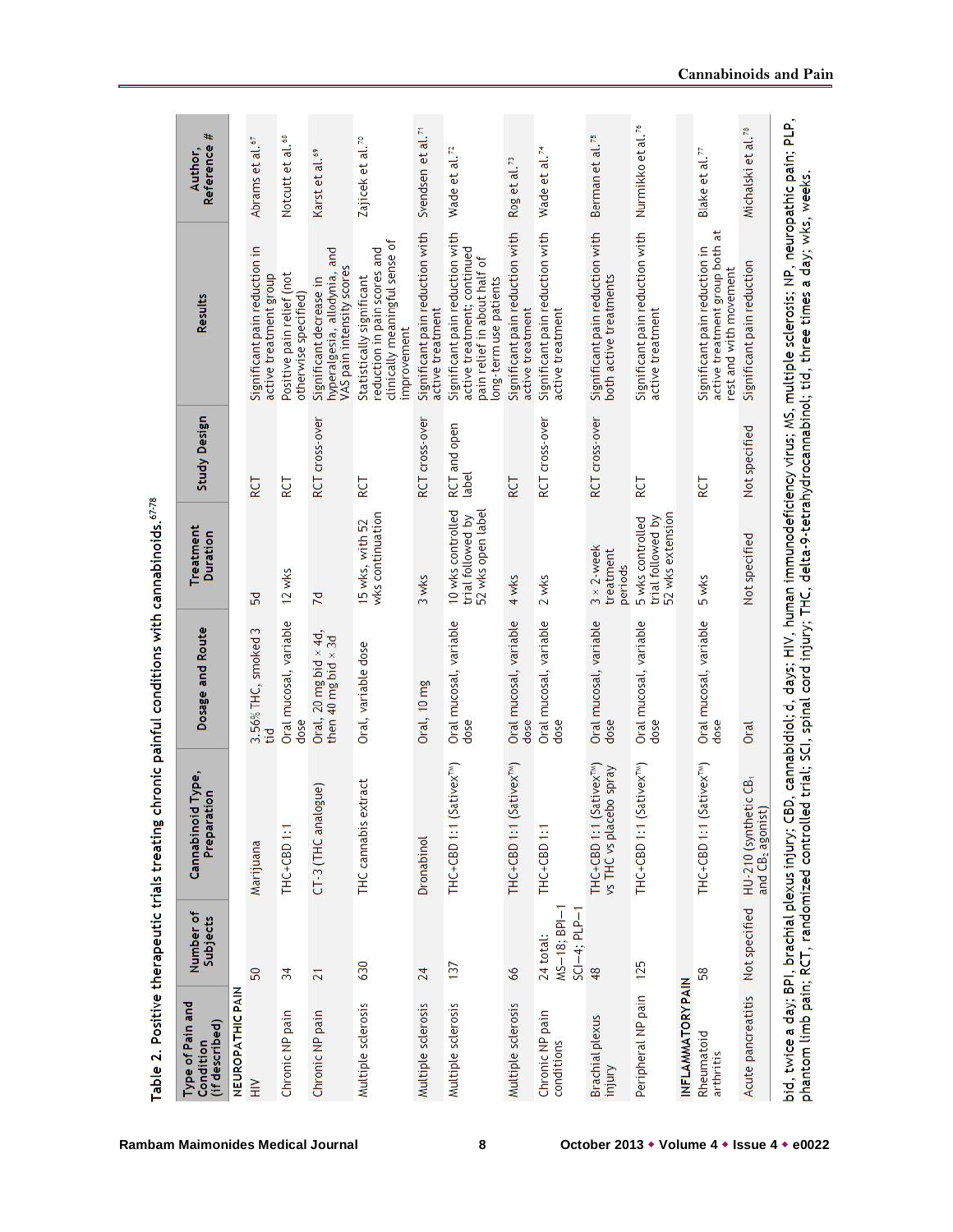most affected and under what circumstances. As well, different cannabinoids may lead to mechanistically different pain-relieving effects. For instance, a recent study of functional brain imaging in human volunteers investigated the means by which THC may influence pain resulting from capsaicin-induced hyperalgesia. The study results suggest that "peripheral mechanisms alone cannot account for the dissociative effects of THC on the pain that was observed. Instead, the data reveal that amygdala activity contributes to inter-individual response to cannabinoid analgesia, and suggest that dissociative effects of THC in the brain are relevant to pain relief in humans."<sup>79</sup> In other words, cannabinoids, and THC in particular, may have differential effects on the sensory (e.g. intensity; quality) versus affective (e.g. unpleasantness; suffering) components of pain.

The two best-studied cannabinoids implicated as having potential analgesic properties are THC and CBD (Figure 3). THC was first isolated from *Cannabis* by Raphael Mechoulam and colleagues in 1964 at the Hebrew University of Jerusalem, and they identified it as the major psychoactive component of *Cannabis*, with preferential binding at CB<sup>1</sup> receptors.<sup>80</sup> Synthetic forms of THC, like dronabinol and nabilone, are commercially available in several countries, and are considered controlled substances. These have indications for treating anorexia in AIDS patients and as a therapy for intractable nausea and vomiting during cancer chemotherapy. In a wide range of oral doses, dronabinol, which is chemically identical to the THC extracted from plants, has not demonstrated significant pain relief in several naturally occurring and experimental pain conditions.81–<sup>83</sup> In contrast, nabilone, which is chemically similar to THC but not identical,<sup>84</sup> has demonstrated modest efficacy in fibromyalgia<sup>85</sup> but with dose-limiting adverse effects. Its use has led to paradoxical increases in pain in the postoperative setting.<sup>86</sup>

Cannabidiol is a major constituent of *Cannabis*. It has virtually no psychoactivity compared against THC.<sup>87</sup> Cannabidiol has low affinity for both cannabinoid  $CB_1$  and  $CB_2$  receptors. Limited pharmacodynamic effects due to relatively weak receptor binding (low affinity) may be overcome with higher doses of agonist. Whereas the dose-limiting factor with THC resides in the highly variable propensity among individuals to experience and tolerate negative affective, cognitive, and psychotomimetic effects, the ability of cannabidiol to behave as a  $CB_1$ receptor inverse agonist may contribute to its

documented mitigating action on THC psychotomimetic effects. More recently it has been postulated that cannabidiol may exert its effects via inhibition of anandamide deactivation or otherwise enhancing anandamide signaling.<sup>88</sup>

Cannabidiol agonist activity at  $CB<sub>2</sub>$  receptors seems to account for its anti-inflammatory properties and both primary and secondary influences on pain.89,90 As well, memory impairments associated with THC are not apparent with CBD, and, when combined, CBD reduces the negative impact of THC on memory. This mitigating effect also has been attributed to the inverse agonist effect at  $CB_1$  receptors by CBD. Anxiolytic effects of CBD may also be attributed to its agonist effect at the  $5-HT_{1A}$  $5-HT_{1A}$ [receptor.](http://en.wikipedia.org/wiki/5-HT1A_receptor) 91

A pharmaceutical combination product of THC and CBD now exists as an oral spray consisting of 27 mg Δ9-tetrahydrocannabinol and 25 mg cannabidiol per mL (100 microliters per administered dose; i.e. 2.7 mg THC and 2.5 mg CBD), extracted from *Cannabis sativa* L. This formulation is approved in Canada, New Zealand, Israel, and several European countries (and possibly seeking US FDA approval in 2013) for the management of spasticity in multiple sclerosis (MS). There are several on-going trials on its efficacy in treating MS-related pain.<sup>92</sup> Investigations of the therapeutic value of THC and THC–CBD via oral mucosal delivery in the treatment of various other neuropathic pain conditions show promising albeit modest results.5,73,75,93 The limited efficacy is likely due to the relatively low dose of this combination of cannabinoids. It is important to note that the dose-limiting factor is how much THC may be tolerated. With higher doses via smoking marijuana or inhaling vaporized *Cannabis*, hyperalgesic and cognitive effects become more pronounced and problematic, especially in cannabis-naïve individuals.94–<sup>98</sup> Beyond these trials involving CBD and THC, comparative or head-to-head studies of individual cannabinoids or various cannabinoid combinations and routes of administration evaluating clinical outcomes are lacking.

#### **CANCER PAIN**

The therapeutic role of cannabinoids in cancer treatment, in terms of effects on tumor cells and on cancer pain, is of great interest. Correlations have been found between cannabinoid receptor levels and endocannabinoid activity and cancer severity, pain intensity, and survival.99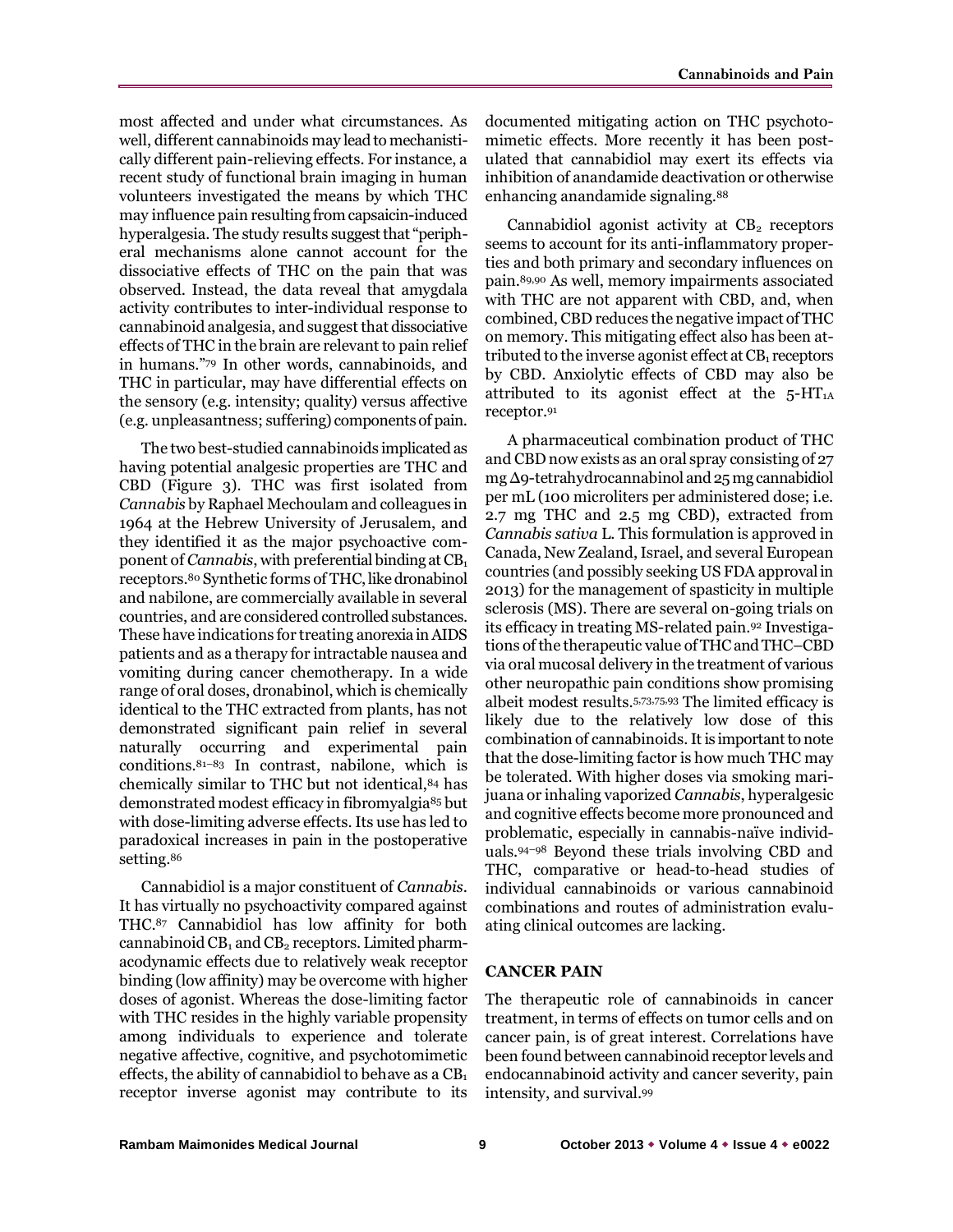For treating refractory cancer-related pain, there is mounting evidence that cannabinoids may be a useful addition to current analgesic treatments. However, to realize the full potential of cannabinoids suggested by preclinical data, it is likely that peripheral  $CB_1$  or  $CB_2$  receptors or modulation of endocannabinoids will have to be targeted to achieve analgesia without dose-limiting side effects.100, 101 So far, studies of the efficacy of CBD in cancer pain (as well as in neuropathic pain) have used insufficient doses of CBD (alone or in combination with THC) to determine efficacy.<sup>102</sup> Part of this insufficiency may be due to the poor bioavailability of cannabinoids.<sup>103</sup>

#### **COMBINING PHYTOCANNABINOIDS AND TERPENES: THE ENTOURAGE EFFECT**

The entourage effect is the term used to describe enhancement of efficacy, with related improvement in overall therapeutic effectiveness, derived from combining phytocannabinoids and other plantderived molecules.<sup>104</sup> Besides CBD, phytocannabinoids that have been identified as exerting clinically useful effects without psychoactivity include tetrahydrocannabivarin, cannabigerol, and cannabichromene. Innovative conventional plant breeding has been yielding *Cannabis* chemotypes expressing high titers of each component for future study.

A chemical class known as the terpenes shares a precursor molecule with phytocannabinoids; they are all flavor and fragrance components common to human diets. Terpenes have been designated "generally recognized as safe" (GRAS) by the US Food and Drug Administration and other regulatory agencies. *Cannabis*-derived terpenes include limonene, myrcene, α-pinene, linalool, β-caryophyllene, caryophyllene oxide, nerolidol, and phytol.<sup>105</sup> These terpenes are also found in other plants.

Terpenes are quite potent and affect animal and even human behavior when inhaled in very low concentrations. They display unique therapeutic effects that may contribute meaningfully to the entourage effects of *Cannabis*-based medicinal extracts. Of particular interest are the phytocannabinoid– terpene interactions that could produce synergy with respect to treatment of pain and inflammation. Phytocannabinoid–terpene synergy increases the likelihood that an extensive pipeline of new therapeutic products is possible from this age-old plant.

The synergistic contributions of cannabidiol to *Cannabis* pharmacology—and specifically analgesia—have been scientifically demonstrated. Preclinical and clinical data indicate that cannabinoids administered together are more effective at ameliorating neuropathic pain than the use of a single agent.104,106

The terpene β-caryophyllene is found in a number of commonly available plants, including black pepper, cinnamon, clove, and other spices. It selectively binds to the  $CB<sub>2</sub>$  receptor at nanomolar concentrations and acts as a full agonist. β-Caryophyllene and cannabidiol occur abundantly in *Cannabis sativa.* So this plant species produces at least two entirely different chemical substances able to target  $CB<sub>2</sub>$  receptors differentially. While studies on the pharmacokinetics of β-caryophyllene are still on-going, it is already clear that this terpene is readily bioavailable. Unlike many polyphenolic natural products, it is not metabolized immediately but shows a Tmax >1 h after one single oral administration. Orally administered β-caryophyllene (<5 mg·kg-1) produces strong anti-inflammatory and analgesic effects in wild-type mice but not in  $CB<sub>2</sub>$ receptor knock-out mice, which is a clear indication that it may be a functional  $CB<sub>2</sub>$  ligand.<sup>107</sup>

On-going studies show that β-caryophyllene is effective at reducing neuropathic pain in a  $CB<sub>2</sub>$ receptor-dependent manner.<sup>108</sup> Like other CB<sub>2</sub> ligands β-caryophyllene inhibits the pathways triggered by activation of the toll-like receptor complex CD14/TLR4/MD2, which typically leads to the expression of pro-inflammatory cytokines (e.g. IL-1 beta, IL-6, IL-8, and TNF alpha) and promotes a Th1 immune response that plays a critical role in neuroinflammation, sensitization, and pain.<sup>109</sup> Therefore, the FDA-approved food additive β-caryophyllene seems an attractive candidate for clinical trials targeting the  $CB<sub>2</sub>$  receptor. Indeed, in cases of intractable or difficult-to-control pain, combination therapy with small doses of opioid and non-psychoactive cannabinoid receptor agonists may be an alternative way to circumvent the undesirable side effects of opioids yet obtain far greater analgesic efficacy than achieved with cannabinoids alone.56,110

## **ADDITIONAL PAIN-RELATED THERAPEUTIC BENEFITS OF CANNABINOIDS**

Cannabinoids may have another therapeutic benefit in managing chronic pain, with regard to sleep. Not only does normalized sleep improve pain relief and mood disorders associated with both poor pain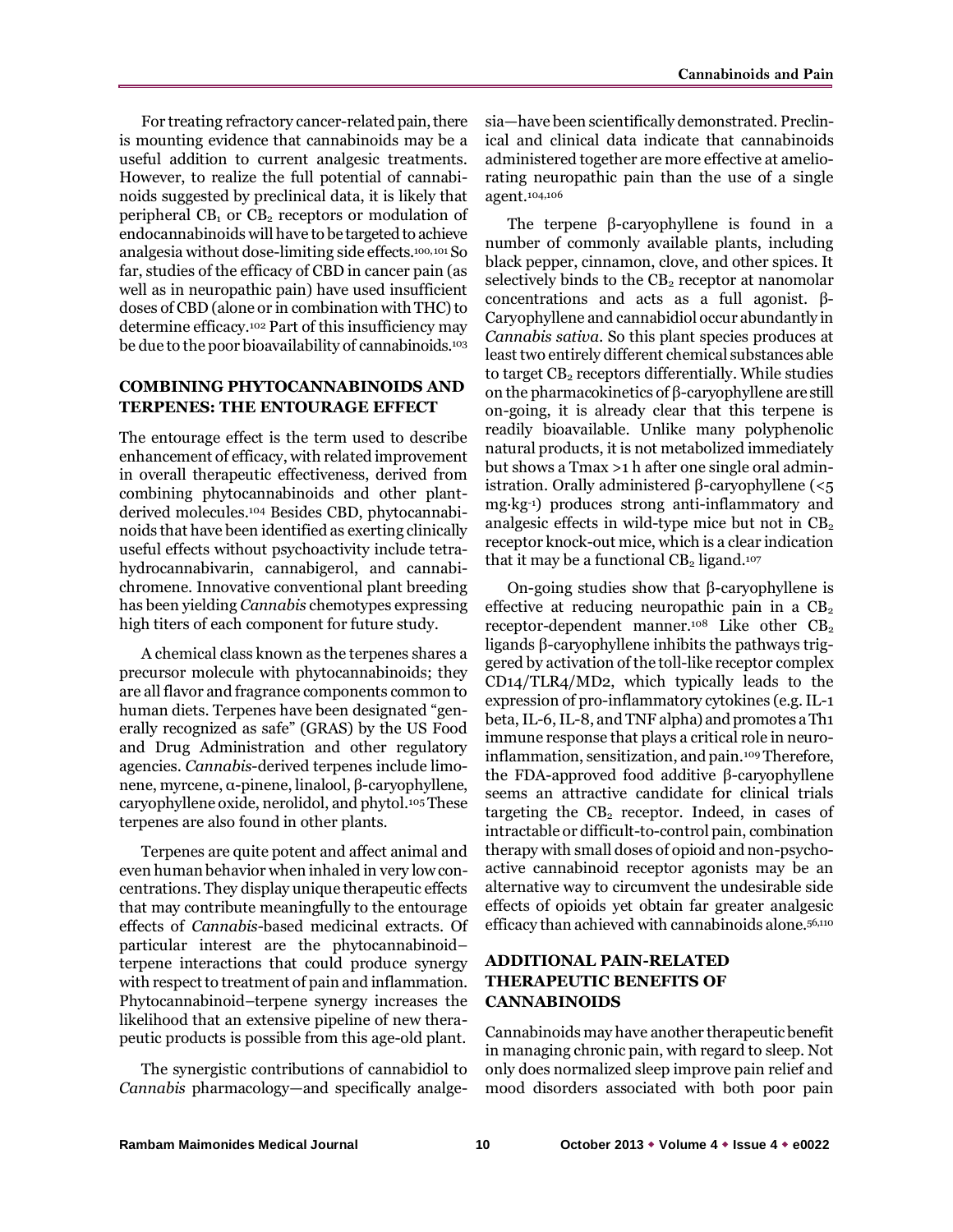control and poor sleep patterns, but there is significant risk of sleep-disordered breathing associated with central nervous system (CNS) drugs used to treat chronic pain.<sup>111</sup> Opioid analgesics are most problematic, especially if combined with other CNS depressants such as benzodiazepines. It has been reported that cannabinoids suppress sleep-related apnea. This is an important area for further research and clinical application both in sleep and pain medicine.<sup>112</sup>

#### **CONCLUSIONS**

The phytocannabinoids have efficacy in the treatment of various chronic pain conditions with greatest promise as a therapeutic adjunct in treating peripheral and central neuropathic pain and inflammation-mediated chronic pain. However, the smoked route of administration and the psychoactivity of THC—with associated concerns about abuse and long-term cognitive adverse effects continue to pose serious and significant barriers to obtaining benefit from *Cannabis* among most patients and acceptability among health care professionals and regulatory agencies.

A formidable barrier to oral bioavailability resides in the pharmacokinetics of naturally occurring and synthetic cannabinoids, but relatively slow elimination may provide clinical utility through prolonged duration of therapeutic effects once these agents gain entry into the systemic circulation. The phytocannabinoids are metabolized rapidly in the liver, undergoing extensive hepatic first-pass metabolism.<sup>113</sup> Elimination of oral cannabinoids from plasma is biphasic with an initial half-life of approximately 4 hours, and the terminal elimination halflives are of the order of 24 to 36 hours or longer. Cannabinoids are distributed throughout the body; they are highly lipid-soluble and accumulate in fatty tissue. The release of cannabinoids from fatty tissue is responsible for the prolonged terminal elimination half-life.114–<sup>116</sup>

Putting these pharmacologic, clinical, and societal issues together, the direction for the future resides in the development of orally administered, highly bioavailable, non-psychoactive phytocannabinoid products that also take advantage of the entourage effect, to provide the millions of people living with debilitating pain a comparatively safe and effective form of relief.

#### **REFERENCES**

- 1. Costigan M, Scholz J, Woolf CJ. Neuropathic pain: a maladaptive response of the nervous system to damage. Annu Rev Neurosci 2009;32:1–32[. Full Text](http://dx.doi.org/10.1146/annurev.neuro.051508.135531)
- 2. IOM Committee on Advancing Pain Research, Care, and Education Board on Health Sciences Policy Relieving Pain in America: A Blueprint for Transforming Prevention, Care, Education, and Research. Institute of Medicine of the National Academies, 2011. Available at: [http://tinyurl.com/4377gws.](http://tinyurl.com/4377gws) Accessed March 23, 2013.
- 3. Dworkin RH, O'Connor AB, Audette J, et al. Recommendations for the pharmacological management of neuropathic pain: an overview and literature update. Mayo Clin Proc 2010;85:S3–14.
- 4. Beaver WT, Buring J, Goldstein A, Johnson K, Jones R. Workshop on the Medical Utility of Marijuana. In: Ad Hoc Group of Experts. Report to the Director. Bethesda, MD: National Institutes of Health; 1997:19.
- 5. Rahn EJ, Hohmann AG. Cannabinoids as pharmacotherapies for neuropathic pain: from the bench to the bedside. Neurotherapeutics 2009;6:713–37[. Full Text](http://dx.doi.org/10.1016/j.nurt.2009.08.002)
- 6. Pertwee RG. Cannabinoid pharmacology: the first 66 years. Br J Pharmacol 2006;147(Suppl 1):163-71. Full **[Text](http://dx.doi.org/10.1038/sj.bjp.0706406)**
- 7. Malone DT, Hill MN, Rubino T. Adolescent cannabis use and psychosis: epidemiology and neurodevelopmental models. Br J Pharmacol 2010;160:511–22. [Full Text](http://dx.doi.org/10.1111/j.1476-5381.2010.00721.x)
- 8. Ashtari M, Avants B, Cyckowski L, et al. Medial temporal structures and memory functions in adolescents with heavy cannabis use. J Psychiatr Res 2011;45:1055–66[. Full Text](http://dx.doi.org/10.1016/j.jpsychires.2011.01.004)
- 9. Cohen M, Rasser PE, Peck G, et al. Cerebellar greymatter deficits, cannabis use and first-episode schizophrenia in adolescents and young adults. Int J Neuropsychopharmacol 2012;15:297–307[. Full Text](http://dx.doi.org/10.1017/S146114571100068X)
- 10. Fergusson DM. Is there a causal linkage between cannabis use and increased risks of psychotic symptoms? Addiction 2010;105:1336–7[. Full Text](http://dx.doi.org/10.1111/j.1360-0443.2010.02959.x)
- 11. Minozzi S, Davoli M, Bargagli AM, Amato L, Vecchi S, Perucci CA. An overview of systematic reviews on cannabis and psychosis: discussing apparently conflicting results. Drug Alcohol Rev 2010;29:304–17. [Full Text](http://dx.doi.org/10.1111/j.1465-3362.2009.00132.x)
- 12. Foti DJ, Kotov R, Guey LT, Bromet EJ. Cannabis use and the course of schizophrenia: 10-year follow-up after first hospitalization. Am J Psychiatry 2010; 167: 987–93[. Full Text](http://dx.doi.org/10.1176/appi.ajp.2010.09020189)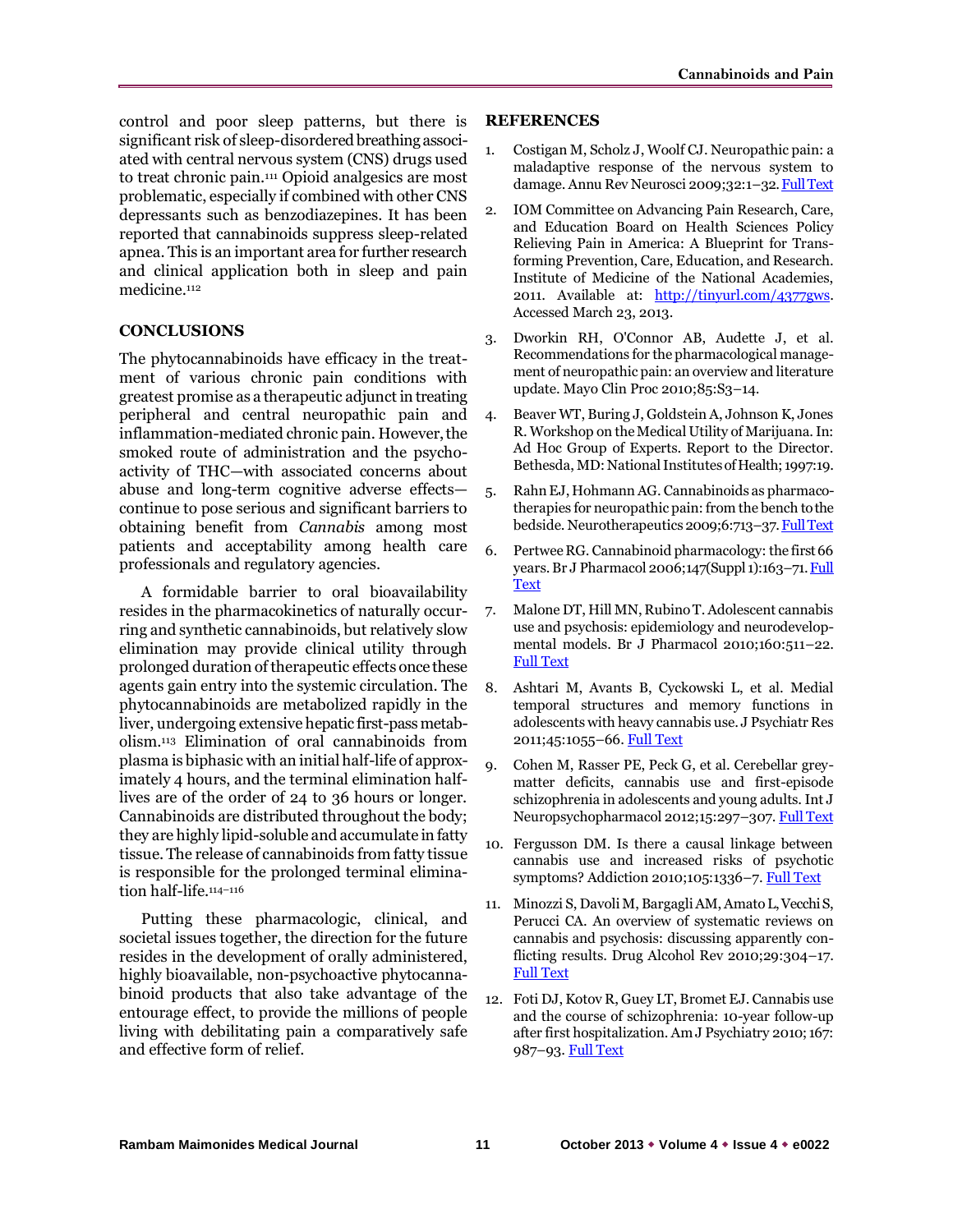- 13. Lev-Ran S, Segev A, Braw Y, Levkovitz Y. Neurocognitive functions of heavy cannabis using schizophrenia patients. Eur Psychiatry 2012;27:365–8[. Full Text](http://dx.doi.org/10.1016/j.eurpsy.2011.04.010)
- 14. Solowij N, Battisti R. The chronic effects of cannabis on memory in humans: a review. Curr Drug Abuse Rev 2008;1:81–98[. Full Text](http://dx.doi.org/10.2174/1874473710801010081)
- 15. Han J, Kesner P, Metna-Laurent M, et al. Acute cannabinoids impair working memory through astroglial CB(1) receptor modulation of hippocampal LTD. Cell 2012;148:1039–50[. Full Text](http://dx.doi.org/10.1016/j.cell.2012.01.037)
- 16. Yucel M, Solowij N, Respondek C, et al. Regional brain abnormalities associated with long-term heavy cannabis use. Arch Gen Psychiatry 2008;65:694–701. [Full Text](http://dx.doi.org/10.1001/archpsyc.65.6.694)
- 17. Honarmand K, Tierney MC, O'Connor P, Feinstein A. Effects of cannabis on cognitive function in patients with multiple sclerosis. Neurology 2011;76:1153–60. [Full Text](http://dx.doi.org/10.1212/WNL.0b013e318212ab0c)
- 18. Schubart CD, Sommer IE, van Gastel WA, Goetgebuer RL, Kahn RS, Boks MP. Cannabis with high cannabidiol content is associated with fewer psychotic experiences. Schizophr Res 2011;130:216– 21. [Full Text](http://dx.doi.org/10.1016/j.schres.2011.04.017)
- 19. Cuhha JM, Carlini EA, Pereira AE. Chronic administration of cannabidiol to healthy volunteers and epileptic patients. Pharmacology 1980;21:175–85. [Full Text](http://dx.doi.org/10.1159/000137430)
- 20. Yamaori S, Kushihara M, Yamamoto I, Watanabe K. Characterization of major phytocannabinoids, cannabidiol and cannabinol, as isoform-selective and potent inhibitors of human CYP1 enzymes. Biochem Pharmacol 2010;79:1691–8[. Full Text](http://dx.doi.org/10.1016/j.bcp.2010.01.028)
- 21. Leung L. Cannabis and its derivatives: review of medical use. J Am Board Fam Med 2011;24:452–62. [Full Text](http://dx.doi.org/10.3122/jabfm.2011.04.100280)
- 22. Devane WA, Breuer A, Sheskin T, Järbe TU, Eisen MS, Mechoulam R. A novel probe for the cannabinoid receptor. J Med Chem 1992;35:2065–9[. Full Text](http://dx.doi.org/10.1021/jm00089a018)
- 23. Borgelt LM, Franson KL, Nussbaum AM, Wang GS. The pharmacologic and clinical effects of medical cannabis. Pharmacotherapy 2013;33:195-209. Full **[Text](http://dx.doi.org/10.1002/phar.1187)**
- 24. Hi HL. An archaeological and historical account of cannabis in China. Econ Bot 1974;28:437–48.
- 25. Zias J, Stark H, Sellgman J, et al. Early medical use of cannabis. Nature 1993;363:215[. Full Text](http://dx.doi.org/10.1038/363215a0)
- 26. Aggarwal SK, Carter GT, Sullivan MD, ZumBrunnen C, Morrill R, Mayer JD. Medicinal use of cannabis in the United States: historical perspectives, current trends, and future directions. J Opioid Manag 2009; 5:153–68.
- 27. Mechoulam R. Cannabinoids as Therapeutics. Basel, Switzerland: Birkhauser Verlag; 2005[. Full Text](http://dx.doi.org/10.1007/3-7643-7358-X)
- 28. Devane WA, Dysarz FA, Johnson MR, Melvin LS, Howlett AC. Determination and characterization of a cannabinoid receptor in rat brain. Mol Pharmacol 1988;34:605–13.
- 29. Matsuda LA, Stephen JL, Micheal J, Young C, Bonner TI. Structure of a cannabinoid receptor and functional expression of the cloned cDNA. Nature 1990; 346:561–4[. Full Text](http://dx.doi.org/10.1038/346561a0)
- 30. Munro S, Thomas KL, Abu-Shaar M. Molecular characterization of a peripheral receptor for canna-binoids. Nature 1993;365:61-5[. Full Text](http://dx.doi.org/10.1038/365061a0)
- 31. Overington JP, Al-Lazikani B, Hopkins AL. How many drug targets are there? Nat Rev Drug Discov 2006;5:993–6[. Full Text](http://dx.doi.org/10.1038/nrd2199)
- 32. Gertsch J. Anti-inflammatory cannabinoids in diet: towards a better understanding of CB(2) receptor action? Commun Integr Biol 2008;1:S26–8[. Full Text](http://dx.doi.org/10.4161/cib.1.1.6568)
- 33. Gerard CM, Mollereau C, Vassart G, Parmentier M. Molecular cloning of a human cannabinoid receptor which is also expressed in testis. Biochem J 1991;279: 129–34.
- 34. Glass M, Faull RLM, Dragunow M. Cannabinoid receptors in the human brain: a detailed anatomical and quantitative autoradiographic study on the fetal, neonatal and adult human brain. Neuroscience 1997;77:299–318[. Full Text](http://dx.doi.org/10.1016/S0306-4522(96)00428-9)
- 35. Ishac EJN, Jiang L, Lake KD, Varga K, Abood ME, Kumos G. Inhibition of exocytotic noradrenaline release by presynaptic cannabinoid CB1 receptors on peripheral sympathetic nerves. Br J Pharmacol 1996; 118:2023–8[. Full Text](http://dx.doi.org/10.1111/j.1476-5381.1996.tb15639.x)
- 36. Galiegue S, Mary S, Marchand J, et al. Expression of central and peripheral cannabinoid receptors in human immune tissues and leukocyte subpopula-tions. Eur J Biochem 1995;232:54-61[. Full Text](http://dx.doi.org/10.1111/j.1432-1033.1995.tb20780.x)
- 37. Rice W, Shannon JM, Burton F, Fiedeldey D. Expression of a brain type cannabinoid receptor (CB1) in alveolar type-II cells in the lung-regulation by hydrocortisone. Eur J Pharmacol 1997;327:227– 32[. Full Text](http://dx.doi.org/10.1016/S0014-2999(97)89665-3)
- 38. Hulsebosch CE. Special issue on microglia and chronic pain. Exp Neurol 2012;234:253–4[. Full Text](http://dx.doi.org/10.1016/j.expneurol.2012.01.009)
- 39. Beltramo M. Cannabinoid type 2 receptor as a target for chronic pain. Mini Rev Med Chem 2009;9:11–25. [Full Text](http://dx.doi.org/10.2174/138955709787001785)
- 40. Felder CC, Joyce KE, Briley EM, et al. Comparison of the pharmacology and signal transduction of the human cannabinoid CB1 and CB2 receptors. Mol Pharmacol 1995;48:443–50.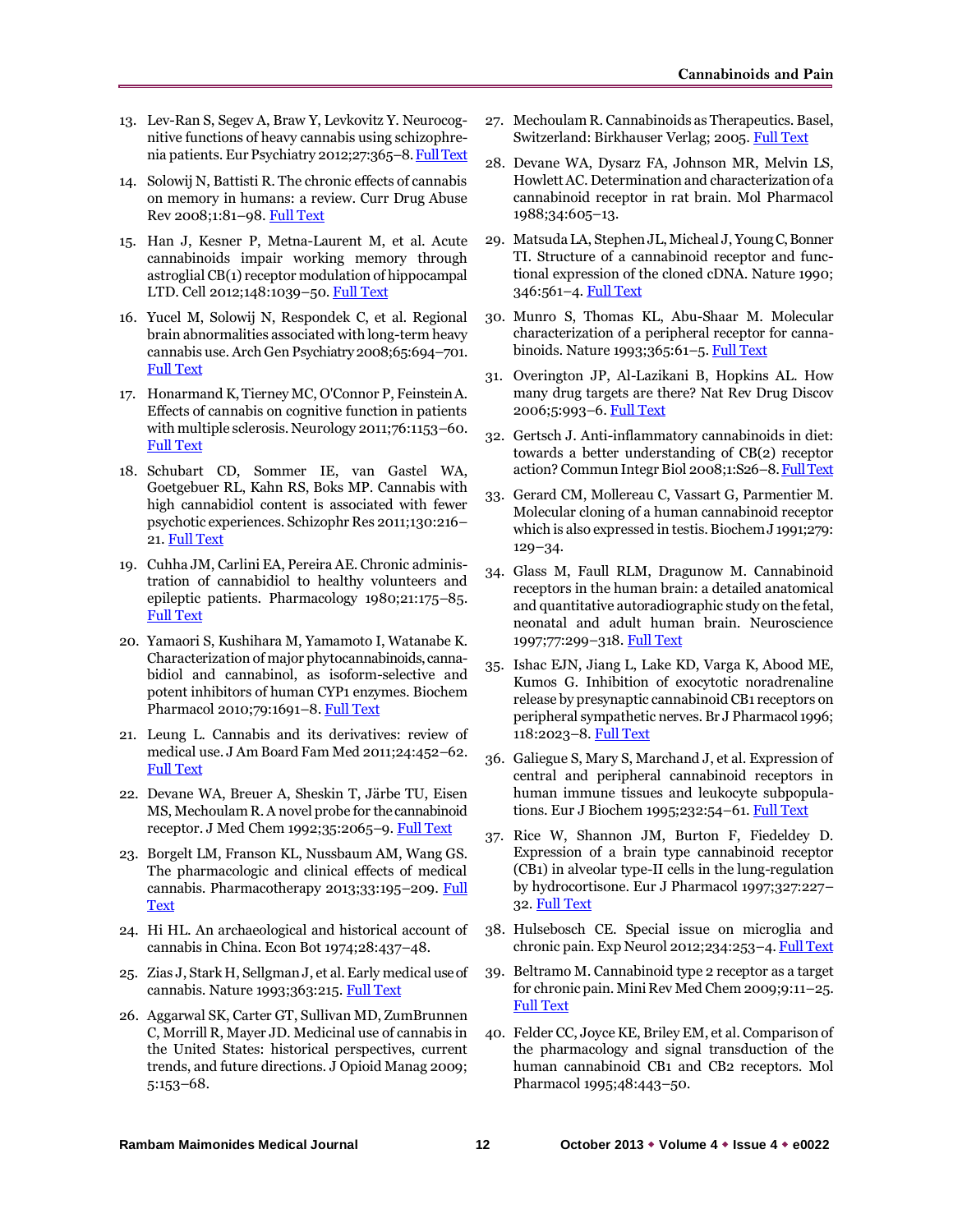- 41. Devane WA, Hanus L, Breuer A, et al. Isolation and structure of a brain constituent that binds to the cannabinoid receptor. Science 1992;258:1946-9. Full **[Text](http://dx.doi.org/10.1126/science.1470919)**
- 42. Felder CC, Nielsen A, Briley EM, et al. Isolation and measurement of the endogenous cannabinoid receptor agonist, anandamide in brain and peripheral tissues of human and rat. FEBS Lett 1996;393:231–5. [Full Text](http://dx.doi.org/10.1016/0014-5793(96)00891-5)
- 43. Kozono S, Matsuyama T, Biwasa KK, et al. Involvement of the endocannabinoid system in periodontal healing. Biochem Biophys Res Commun 2010;394: 928–33[. Full Text](http://dx.doi.org/10.1016/j.bbrc.2010.03.080)
- 44. De Petrocellis L, Bisogno T, Maccarrone M, et al. The activity of anandamide at vanilloid VR1 receptors requires facilitated transport across the cell membrane and is limited by intracellular metabolism. J Biol Chem 2001;276:12856–63[. Full Text](http://dx.doi.org/10.1074/jbc.M008555200)
- 45. Vogel Z, Barg J, Levy R, Saya D, Heldman E, Mechoulam R. Anandamide, a brain endogenous compound, interacts specifically with cannabinoid receptors and inhibits adenylate cyclase. J Neurochem 1993;61:352–5. [Full Text](http://dx.doi.org/10.1111/j.1471-4159.1993.tb03576.x)
- 46. Smith PB, Compton DR, Welch SP, Razdan RK, Mechoulam R, Martin BR. The pharmacological activity of anandamide, a putative endogenous cannabinoid, in mice. J Pharmacol Exp Ther 1994; 270:219–27.
- 47. Welch SP. Blockade of cannabinoid-induced antinociception by norbinaltorphimine, but not N-N-,diallyltyrosine-Aib-phenylalanine-leucine, ICL 174,864 or naloxone in mice. J Pharmacol Exp Ther 1993;265:633–40.
- 48. Pertwee RG, Howlett AC, Abood ME, et al. International Union of Basic and Clinical Pharmacology. LXXIX. Cannabinoid receptors and their ligands: beyond CB1 and CB2. Pharmacol Rev 2010; 62:588–631[. Full Text](http://dx.doi.org/10.1124/pr.110.003004)
- 49. Thiago RL, Romero L, Resende LC, Guzzo LS, Duarte IDG. CB1 and CB2 cannabinoid receptor agonists induce peripheral antinociception by activation of the endogenous noradrenergic system. Anesth Analg 2013;116:463–72[. Full Text](http://dx.doi.org/10.1213/ANE.0b013e3182707859)
- 50. Beltramo M, Bernardini N, Bertorelli R, et al. CB2 receptor-mediated antihyperalgesia: possible direct involvement of neural mechanisms. Eur J Neurosci 2006;23:1530–8[. Full Text](http://dx.doi.org/10.1111/j.1460-9568.2006.04684.x)
- 51. Van Sickle MD, Duncan M, Kingsley PJ, et al. Identification and functional characterization of brainstem cannabinoid CB2 receptors. Science 2005;310:329–32[. Full Text](http://dx.doi.org/10.1126/science.1115740)
- 52. Jhaveri MD, Elmes SJ, Richardson D, et al. Evidence for a novel functional role of cannabinoid CB(2) receptors in the thalamus of neuropathic rats. Eur J Neurosci 2008;27:1722–30[. Full Text](http://dx.doi.org/10.1111/j.1460-9568.2008.06162.x)
- 53. Anand U, Otto WR, Sanchez-Herrera D, et al. Cannabinoid receptor CB2 localisation and agonist mediated inhibition of capsaicin responses in human sensory neurons. Pain 2008;138:667–80[. Full Text](http://dx.doi.org/10.1016/j.pain.2008.06.007)
- 54. Jhaveri MD, Sagar DR, Elmes SJ, Kendall DA, Chapman V. Cannabinoid CB2 receptor-mediated anti-nociception in models of acute and chronic pain. Mol Neurobiol 2007;36:26–35[. Full Text](http://dx.doi.org/10.1007/s12035-007-8007-7)
- 55. Ibrahim MM, Porreca F, Lai J, et al. CB2 cannabinoid receptor activation produces antinociception by stimulating peripheral release of endogenous opioids. Proc Natl Acad Sci U SA 2005;102:3093–8[. Full Text](http://dx.doi.org/10.1073/pnas.0409888102)
- 56. Bushlin I, Rozenfeld R, Devi LA. Cannabinoid-opioid interactions during neuropathic pain and analgesia. Curr Opin Pharmacol 2010;10:80–6[. Full Text](http://dx.doi.org/10.1016/j.coph.2009.09.009)
- 57. Nackley AG, Zvonok AM, Makriyannis A, Hohmann AG. Activation of cannabinoid CB2 receptors suppresses C-fiber responses and windup in spinal wide dynamic range neurons in the absence and presence of inflammation. J Neurophysiol 2004;92: 3562–74[. Full Text](http://dx.doi.org/10.1152/jn.00886.2003)
- 58. Quartilho A, Mata HP, Ibrahim MM, et al. Inhibition of inflammatory hyperalgesia by activation of peripheral CB2 cannabinoid receptors. Anesthesiology 2003;99:955–60[. Full Text](http://dx.doi.org/10.1097/00000542-200310000-00031)
- 59. Richardson D, Pearson RG, Kurian N, et al. Characterisation of the cannabinoid receptor system in synovial tissue and fluid in patients with osteoarthritis and rheumatoid arthritis. Arthritis Res Ther 2008;10:R43[. Full Text](http://dx.doi.org/10.1186/ar2401)
- 60. Walczak JS, Pichette V, Leblond F, Desbiens K, Beaulieu P. Behavioral, pharmacological and molecular characterization of the saphenous nerve partial ligation: a new model of neuropathic pain. Neuroscience 2005;132:1093–102[. Full Text](http://dx.doi.org/10.1016/j.neuroscience.2005.02.010)
- 61. Wotherspoon G, Fox A, McIntyre P, Colley S, Bevan S, Winter J. Peripheral nerve injury induces cannabinoid receptor 2 protein expression in rat sensory neurons. Neuroscience 2005;135:235-45[. Full Text](http://dx.doi.org/10.1016/j.neuroscience.2005.06.009)
- 62. Brusberg M, Arvidsson S, Kang D, et al. CB1 Receptors mediate the analgesic effects of cannabinoids on colorectal distension-induced visceral pain in rodents. J Neurosci 2009;29:1554–64[. Full Text](http://dx.doi.org/10.1523/JNEUROSCI.5166-08.2009)
- 63. Pertwee RG. Cannabinoid receptors and pain. Prog Neurobiol 2001;63:569–611[. Full Text](http://dx.doi.org/10.1016/S0301-0082(00)00031-9)
- 64. Campbell FA, Tamer MR, Carroll D, et al. Are cannabinoids an effective and safe treatment option in the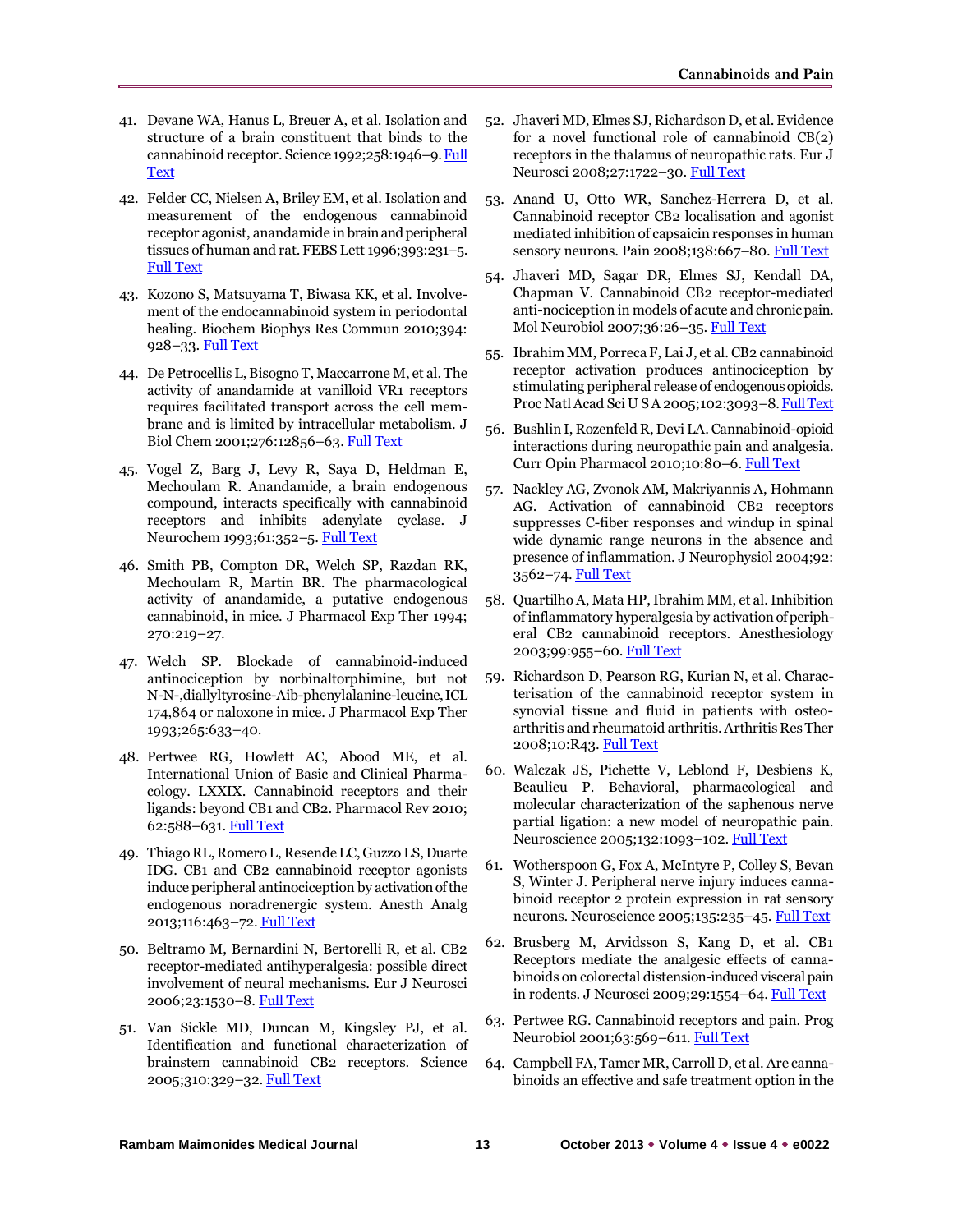management of pain? A qualitative systemic review. BMJ 2001;323:1–6[. Full Text](http://dx.doi.org/10.1136/bmj.323.7303.13)

- 65. Dogrul A, Seyrek M, Yalcin B, Ulugol A. Involvement of descending serotonergic and noradrenergic pathways in CB1 receptor-mediated antinociception. Prog Neuropsychopharmacol Biol Psychiatry 2012;38:97– 105[. Full Text](http://dx.doi.org/10.1016/j.pnpbp.2012.01.007)
- 66. Iversen L, Chapman V. Cannabinoids: a real prospect for pain relief? Curr Opin Pharmacol 2002;2:50–5. [Full Text](http://dx.doi.org/10.1016/S1471-4892(01)00120-5)
- 67. Abrams DI, Jay CA, Shade SB, et al. Cannabis in painful HIV associated sensory neuropathy: a randomized placebo-controlled trial. Neurology 2007; 68:515–21[. Full Text](http://dx.doi.org/10.1212/01.wnl.0000253187.66183.9c)
- 68. Notcutt W, Price M, Miller A, et al. Initial experiences with medicinal extracts of cannabis for chronic pain: results from 34 'N of 1' studies. Anaesthesia 2004; 59:440–52[. Full Text](http://dx.doi.org/10.1111/j.1365-2044.2004.03674.x)
- 69. Karst M, Salim K, Burstein S, et al. Analgesic effect of the synthetic cannabinoid CT-3 on chronic neuropathic pain: a randomized controlled trial. JAMA 2003;290:1757–62[. Full Text](http://dx.doi.org/10.1001/jama.290.13.1757)
- 70. Zajicek JP, Sanders HP, Wright DE, et al. Cannabinoids in multiple sclerosis (CAMS) study: safety and efficacy data for 12 months follow up. J Neurol Neurosurg Psychiatry 2005;76:1664–9[. Full Text](http://dx.doi.org/10.1136/jnnp.2005.070136)
- 71. Svendsen KB, Jensen TS, Bach FW. Does the cannabinoid dronabinol reduce central pain in multiple sclerosis? Randomised double blind placebo controlled crossover trial. BMJ 2004;329:253. [Full](http://dx.doi.org/10.1136/bmj.38149.566979.AE)  **[Text](http://dx.doi.org/10.1136/bmj.38149.566979.AE)**
- 72. Wade DT, Makela PM, House H, et al. Long-term use of a cannabis based medicine in the treatment of spasticity and other symptoms in multiple sclerosis. Mult Scler 2006;12:639–45[. Full Text](http://dx.doi.org/10.1177/1352458505070618)
- 73. Rog DJ, Nurmiko T, Friede T, et al. Randomized controlled trial of cannabis based medicine in central neuropathic pain due to multiple sclerosis. Neurology 2005;65:812–19[. Full Text](http://dx.doi.org/10.1212/01.wnl.0000176753.45410.8b)
- 74. Wade DT, Robson P, House H, et al. A preliminary controlled study to determine whether whole-plant cannabis extracts can improve intractable neurogenic symptoms. Clin Rehabil 2003;17:18–26[. Full Text](http://dx.doi.org/10.1191/0269215503cr581oa)
- 75. Berman JS, Symonds C, Birch R. Efficacy of two cannabis based medicinal extracts for relief of central neuropathic pain from brachial plexus avulsion: results of a randomised controlled trial. Pain 2004; 112:299–306[. Full Text](http://dx.doi.org/10.1016/j.pain.2004.09.013)
- 76. Nurmikko TJ, Serpell MG, Hoggart B, et al. Sativex successfully treats neuropathic pain characterised by

allodynia: a randomised, doubleblind, placebo-con-trolled clinical trial. Pain 2007;133:210-20[. Full Text](http://dx.doi.org/10.1016/j.pain.2007.08.028)

- 77. Blake DR, Robson P, Ho M, Jubb RW, et al. Preliminary assessment of the efficacy, tolerability and safety of a cannabis-based medicine (Sativex) in the treatment of pain caused by rheumatoid arthritis. Rheumatology (Oxford) 2006;45:50-2[. Full Text](http://dx.doi.org/10.1093/rheumatology/kei183)
- 78. Michalski CW, Laukert T, Sauliunaite D, et al. Cannabinoids ameliorate pain and reduce disease pathology in cerulein-induced acute pancreatitis. Gastroenterology 2007;132:1968–78[. Full Text](http://dx.doi.org/10.1053/j.gastro.2007.02.035)
- 79. Lee MC, Ploner M, Wiech K, et al. Amygdala activity contributes to the dissociative effect of cannabis on pain perception. Pain 2013;154:124–34[. Full Text](http://dx.doi.org/10.1016/j.pain.2012.09.017)
- 80. Gaoni Y, Mechoulam R. Isolation, structure and partial synthesis of an active constituent of hashish. Journal of the American Chemical Society 1964;86: 1646–7[. Full Text](http://dx.doi.org/10.1021/ja01062a046)
- 81. Buggy DJ, Toogood L, Maric S, Sharpe P, Lambert DG, Rowbotham DJ. Lack of analgesic efficacy of oral delta-9-tetrahydrocannabinol in postoperative pain. Pain 2003;106:169-72[. Full Text](http://dx.doi.org/10.1016/S0304-3959(03)00331-2)
- 82. Holdcroft A, Smith M, Jacklin A, et al. Pain relief with oral cannabinoids in familial Mediterranean fever. Anaesthesia 1997;52:483–6[. Full Text](http://dx.doi.org/10.1111/j.1365-2044.1997.139-az0132.x)
- 83. Naef M, Curatolo M, Petersen-Felix S, Arendt-Nielsen L, Zbinden A, Brenneisen R. The analgesic effect of oral delta-9-tetrahydrocannabinol (THC), morphine, and a THC-morphine combination in healthy subjects under experimental pain conditions. Pain 2003;105: 79-88[. Full Text](http://dx.doi.org/10.1016/S0304-3959(03)00163-5)
- 84. Lemberger L, Row H. Clinical pharmacology of nabilone, a cannabinol derivative. Clin Pharm 1975; 18:720–6.
- 85. Skrabek RQ, Galimova L, Ethans K, Perry D. Nabilone for the treatment of pain in fibromyalgia. J Pain 2008;9:164-73[. Full Text](http://dx.doi.org/10.1016/j.jpain.2007.09.002)
- 86. Beaulieu P. Effects of nabilone, a synthetic cannabinoid, on postoperative pain. Can J Anaesth 2006;53: 769–75[. Full Text](http://dx.doi.org/10.1007/BF03022793)
- 87. Mechoulam R, Parker LA, Gallily R. Cannabidiol: an overview of some pharmacological aspects. J Clin Pharmacol 2002;42:11S–19S.
- 88. Leweke FM, Piomelli D, Pahlisch F, et al. Cannabidiol enhances anandamide signaling and alleviates psychotic symptoms of schizophrenia. Transl Psychiatry 2012;2:1–7.
- 89. Thomas A, Baillie GL, Phillips AM, et al. Cannabidiol displays unexpectedly high potency as an antagonist